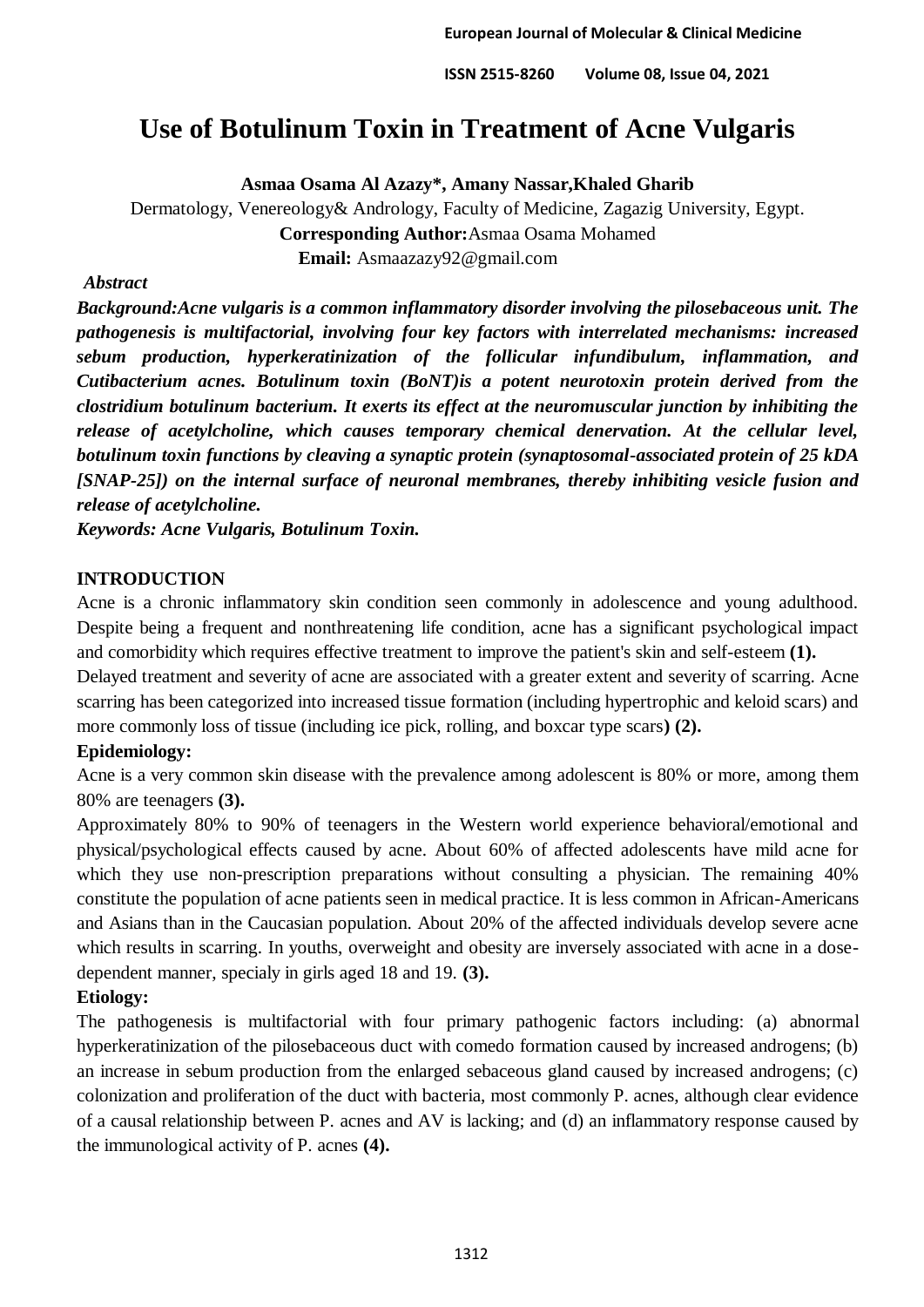#### **Pathophysiology**

Acne is proposed to be an IGF-1-mediated disease, modified by diets and smoking increasing insulin/IGF1-signalling **(5).** The main hormones responsible for the development of AV include androgens, insulin and insulin-like growth factor-1. Other factors involved in this process are corticotropin-releasing hormone, α-melanocyte-stimulating hormone and substance P **(6).**

During puberty, alteration of the sebaceous lipid profile, called dysmenorrhea, stress, irritation, cosmetics and potential dietary factors lead to inflammation and formation of different types of acne lesions **(7).** Distended follicles rupture and release proinflammatory chemicals into the dermis, stimulating inflammation. P. acnes, Staphylococcus epidermis and Malassezia furfur induce inflammation and induce follicular epidermal proliferation **(8).**

The most commonly discussed pathology relating to the sebaceous gland is acne vulgaris. Some estimate that up to 80% of people will experience acne at some point during their lifetime. The pathogenesis of acne is complex, with the sebaceous gland playing a prominent role**(8).**

#### **Clinical Diagnosis**

Acne lesions typically occur on the face, chest, or upper back. The lesions may be noninflammatory closed comedones (i.e., papules formed by the accumulation of sebum/keratin within the hair follicle; also called whiteheads); open comedones (i.e., distension of the hair follicle with keratin leads to opening of the follicle, oxidation of lipids, and deposition of melanin; also called blackheads); or inflammatory papules, nodules, pustules, and cysts. Inflammatory lesions result from follicle rupture triggering an inflammatory response. Based on the extent and types of lesions, acne severity may be classified as mild, moderate, or severe **(9).**

The diagnosis of AV is primarily clinical. The common differential diagnosis of acne includes folliculitis, keratosis pilaris, perioral dermatitis, seborrheic dermatitis and rosacea. History and physical examination can help determine if there is an underlying cause of the acne, such as an exacerbating medication or endocrinologic abnormality causing hyperandrogenism (e.g., polycystic ovarian syndrome)**(3).** 

## **Management of Acne Vulgaris**

Due to better understanding of the pathogenesis of acne, new therapeutic modalities and various permutation and combinations have been designed. In topical agents; benzoyl peroxide, antibiotics, retinoids, etc., are the mainstay of treatment; can be given in combinations. While systemic therapy includes oral antibiotics, hormonal therapy and isotretinoin, depending upon the need of patients it has to be selected. Physical treatment in the form of lesion removal, phototherapy is also helpful in few of them**(3).**

#### **Acne Prevention:**

The relationship between diet and acne is highly controversial. Several studies during the last decade have led dermatologists to reflect on a potential link between diet and acne. Selected dietary factors on the course of AV are milk and dairy products, chocolate, glycemic load of the diet, dietary fiber, fatty acids, antioxidants, zinc, vitamin A and iodine **(3).**

## **Milk and dairy products:**

High intakes (≥ 2 glasses/day) of full-fat dairy products were associated with moderate to severe acne. No significant associations were found between acne and intake of semi-skimmed or skimmed dairy products, and not with moderate intakes of any fat variety of dairy products**.** Also, no significant association between yogurt/cheese and acne development **(9).**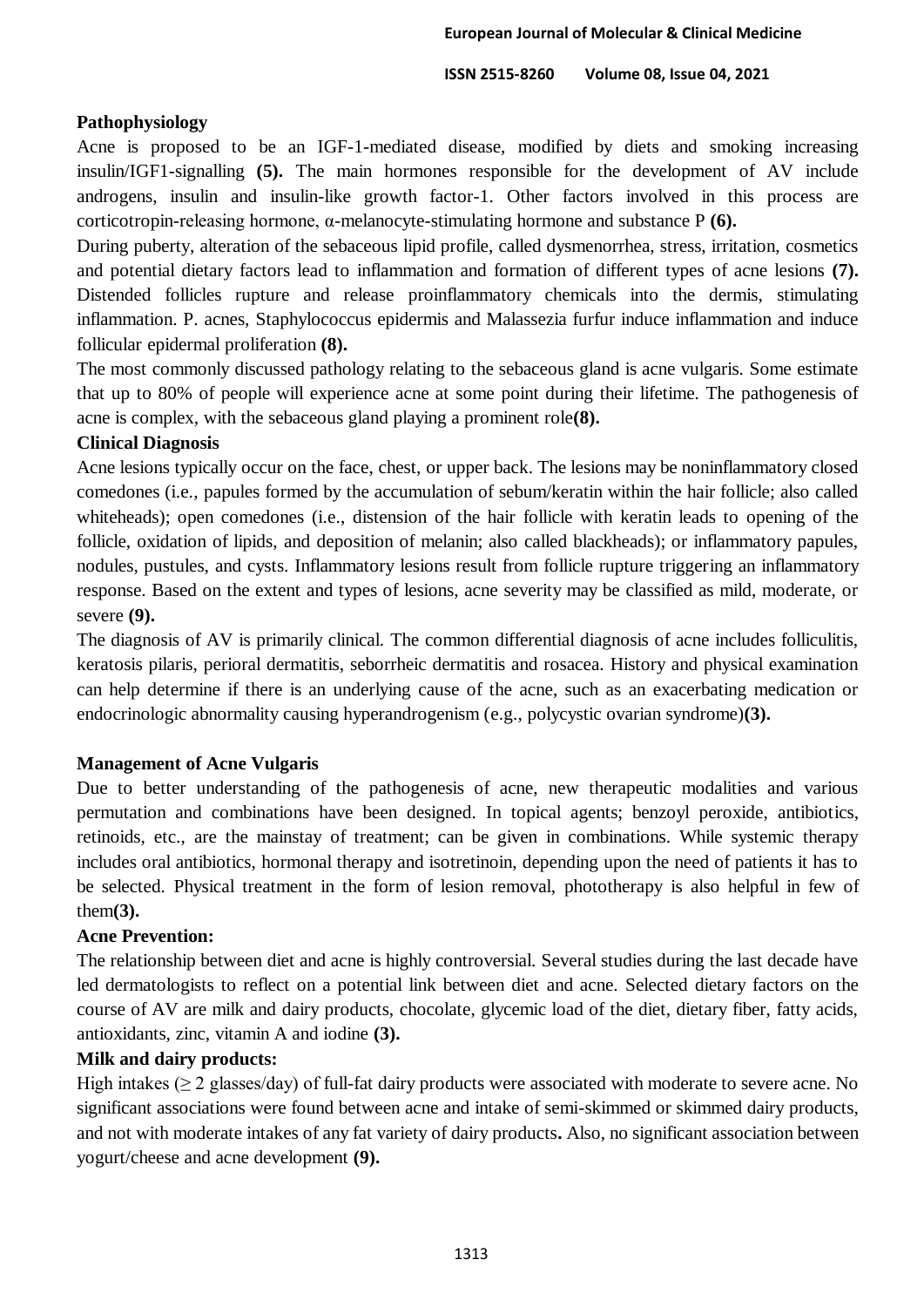Acne that occurs after ingestion of foods rich in iodine appears suddenly and is characterized by many papules. The association between acne and milk may also be a result of the iodine content of milk **(10).**

## **Chocolate restriction:**

**Slawson., (11)** found a statistically significant increase in facial acne lesions among college students 48 hours after ingesting chocolate instead of jellybeans.

Dark chocolate contains more antioxidants than milk chocolate, which would lead to conclusion that it may have much smaller comedogenic effects

#### **Glycemic load:**

A high glycemic index (GI) and glycemic load (GL) diet may stimulate acne proliferative pathways by influencing biochemical factors associated with acne. A low GI and GL diet decreased IGF-1 concentrations, a well-established factor in acne pathogenesis.Having fast food like fries/chips and soda can dramatically increase the calories, carbohydrate, fat, and GL and promote acne development **(12).**

#### **Dietary fiber:**

Some soluble dietary fiber components, such as oat bran, pectin and guar gum, stimulate fecal excretion of bile acids. High fiber intakes promote increased bacterial mass but do not alter the microflora composition. Gastrointestinal dysfunction is an important risk factor for diseases of the sebaceous glands and is correlated with their occurrence and development **(13).**

## **Topical Drugs:**

Topical treatment is the mainstay of acne therapy. The most commonly prescribed topical medications for acne include benzoyl peroxide, clindamycin and retinoids. Despite their effectiveness in treating mild to moderate acne vulgaris, these topical medications are found to be irritating and are historically associated with poor tolerability and diminished patient adherence. Thus, choosing the right formulation that will be effective and well tolerated is essential **(3).**

## **Benzoyl peroxide**

Benzoyl peroxide (BP) has been an important component of topical therapy for acne vulgaris for more than five decades due to its ability to markedly reduce Propionibacterium acnes and inflammatory acne lesions and its ability to moderately reduce non-inflammatory acne lesions. It has mild sebostatic and keratolytic effects without a concern for the development of drug-resistant bacteria**.** It is most effective when used in combination with other acne vulgaris therapies. BP is a bactericidal agent. Combining BP with a topical antibiotic in a stable formulation has been proven in clinical trials to reduce total P acnes count by 99.7% after 1 week of therapy, eliminating both susceptible and resistant strains of P. acnes.However, we have recently noticed BP's benefits as monotherapy in the treatment of acne. Topical BP also has mild sebostatic effects contributing to its keratolytic activityand efficacy in treating comedonal acne. BP is available as both over the counter and prescription formulations in concentrations of 2.5%, 5% and 10% **(14)**.

## **Clindamycin**

Clindamycin can be administered into the body by multiple routes. It is available topically as a foam, gel, lotion or solution for treatment of acne vulgaris. The most common side effects experienced with topical use include pruritis, xeroderma, erythema, burning, exfoliation or oily skin **(15).**

#### **Retinoids**

Topical retinoids are creams, lotions and gels containing medicine derived from Vitamin A. These compounds result in proliferation and reduced keratinization of skin cells independent of their functions as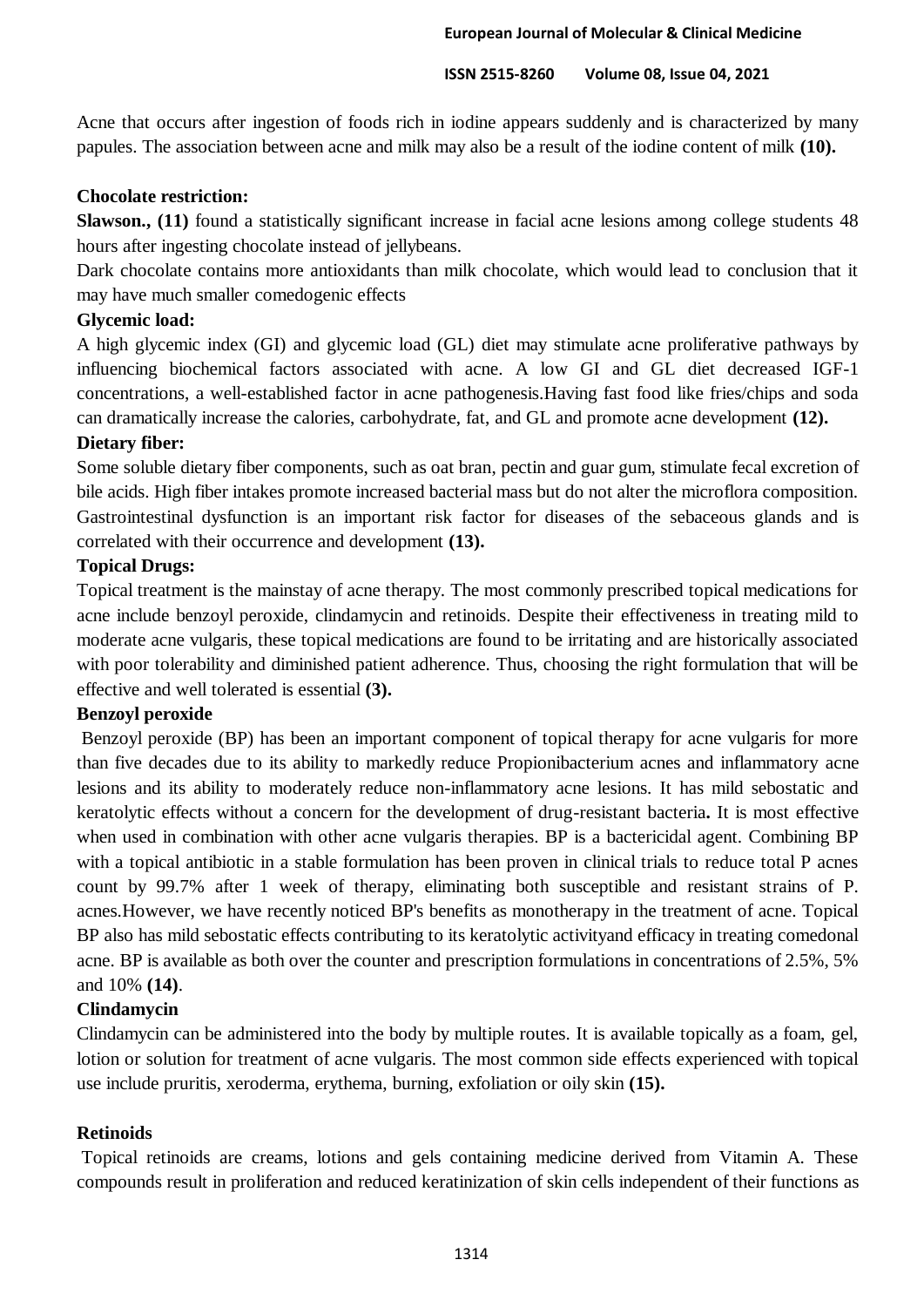a vitamin and devoid of bacterial resistance. American Academy of Dermatology (AAD) states "retinoids are the core of topical therapy for acne because they are comedolytic, resolve the precursor microcomedone lesion and are anti-inflammatory;" further, they "allow for maintenance of clearance" **(16).**

Local adverse effects, including erythema, dryness, itching, and stinging, occur frequently during the early treatment phase. Their impact varies with the vehicle formation, skin type, frequency and mode of application, use of moisturizers and environmental factors such as sun exposure or temperature **(17).**

Retinoids act to normalize desquamation by reducing keratinocyte proliferation and promoting differentiation. Isotretinoin, tretinoin and tazarotene also suppress Toll-like receptor expression. Blocking these pathways reduces the release of inflammatory cytokines and nitric oxide and inhibits cellular inflammation **(16).**

Topical retinoids are safe and efficacious for the treatment of AV. They should be used in combination with benzoyl peroxide to optimize results in patients. Adapalene has a superior tolerability profile amongst topical retinoids **(16).**

## **Laser Therapy**

Laser therapies are increasingly becoming part of or an adjunct to the medical treatment of active acne and are a useful treatment modality. Studies of lasers in the treatment of acne, including erbium glass, Nd:YAG, pulse dye laser (PDL), potassium titanyl phosphate (KTP) laser, and laser-based photodynamic therapy, have been published **(18).**

Laser therapy is advantageous because it is an in-office treatment, which ensures patient adherence to therapy. In addition, it offers no systemic side effects that might complicate treatment when using oral acne medications **(18).**

## **Management of acne scars**

Scars are important permanent sequelae of acne**.** Up to 95% of patients with acne have scars, with 30% developing severe scars **(19).**

None of the currently available treatments achieve complete resolution of scars. Prevention of scars by early and aggressive acne treatment remains the best option. There are numerous medical, surgical and procedural options that can help to achieve profound cosmetic improvement in acne scars. Using these methods in combination can even be more successful **(20).**

There are two main types of acne scars depending on the tissue response to inflammation: scars caused by increased tissue formation (hypertrophic and keloidal scars) and scars caused by loss of tissue (atrophic scars). Atrophic acne scars are more common than keloids and hypertrophic scars, and can be divided into three subtypes: icepick or V-shaped, rolling or M-shaped and boxcar or U-shaped. Keloidal scars are more common in darker-skinned individuals **(20).**

Other treatment options might be applied to the entire affected area, including chemical peels, laser therapy or dermabrasion. With the advent of laser resurfacing, dermabrasion is now used less frequently. Topical retinoids used with procedures improve results and reduce the risk of changes in pigmentation **(21).**

PDL is effective in improving the vascularity, pliability, color, and height of hypertrophic scars and keloids. Previous studies have reported a 57% to 83% improvement in clinical appearance and texture of hypertrophic scars after one to two PDL treatments **(22).**

Non-ablative fractional lasers (NAFL) have been shown to significantly improve the pigmentation and thickness of surgical scars, atrophic scars, hypertrophic scars and hypopigmented scars **(22).**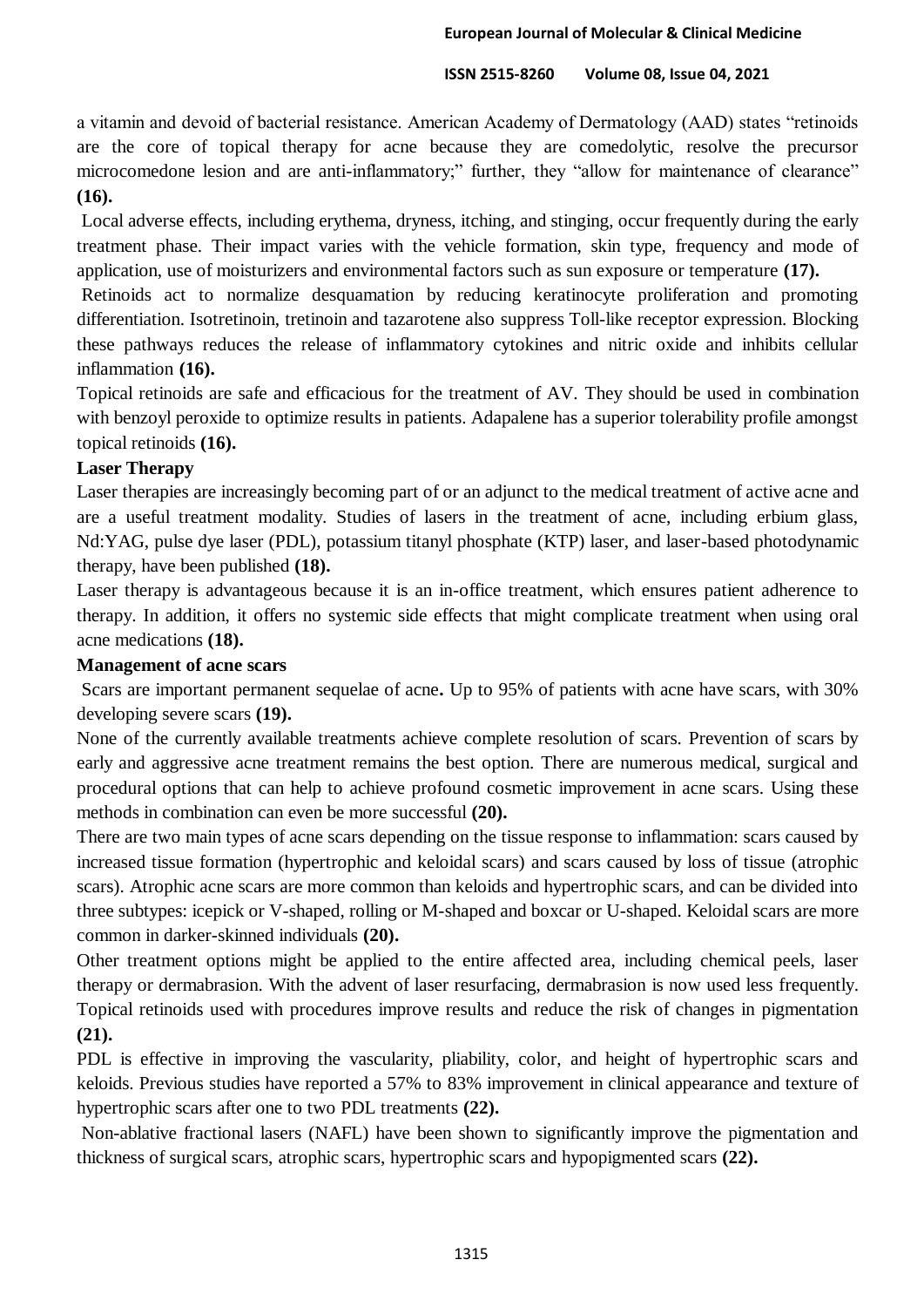## **Botulinum Toxin**

## **Cosmetic uses of botulinum toxin**

Botox injected directly into the target muscle, treats vertical lines between the eyebrows, the squint lines or crow's feet at the corners of the eyes, the forehead horizontal lines and the platysmal muscle bands. Once the muscle is weakened and relaxed, it cannot contract. Since there is no way to make the undesirable facial expression, the lines gradually smooth out from disuse, and new creases are prevented from forming.The wrinkle-preventing effect of Botox normally lasts about 3-4 months, but can last up to 6 months **(23)**.

# **1. Lateral Orbital Region (Crow's Feet)**

Injector should be kept one–two cm away from the orbital margin to target the orbital subdivision of the orbicularis oculi muscle. Injection sites typically range from 3 to 5 per side with total starting doses of 8–16 and 12–16 units of Botox Cosmetic per side in women and men, respectively. In patients with lax lower eyelids, caution should be used when injecting medially to avoid disrupting proper lid function **(24)**.

It is prescribed the doctor positions inverse to the injected side, so that the needle focuses far from the patient's eyes. The doctor ought to utilize ideal lighting and extend the skin marginally to abstain from infusing into veins. To maintain a strategic distance from ecchymosis, infusion ought to be exceptionally shallow and applying ice previously, then after the fact infusion may likewise be useful. Profound infusion or infusion into the mediocre locale of the zygomaticus major ought to be maintained a strategic distance from, as it might prompt undesirable impacts, for example, hanging mouth corners **(24)**.

The most oftentimes reported treatment-related unfriendly occasion was gentle periorbital haematoma. Eyelid ptosis can be stayed away from by infusing externally and utilizing the insignificant infusion measurements and volume**(25).**

Few complications occur during treatment of crow's feet for example ectropion, diplopia, strabismus, and eyelid ptosis can happen. To avoid these obstacles, caused by effects of the toxins to extraocular muscle and palpebral portion of the orbicularis oculi muscle one cm away from the lateral orbital rim should be done **(25).**

# **2. Lower eyelid wrinkle.**

Injections are done at the midpupillary line three mm howl the ciliary edge and if a second point is essential, it could be put one cm along the side from the first. Every point can be infused with one U of onabotulinum toxin and one-two and half U of abobotulinum toxin **(26)**.

# **3. Glabellar line**

The management of glabellar lines, there are 5 points infusions are prescribed with 1 point in the procerus and 2 focuses on each corrugator focuses ought to be one centimeters from the upper orbital edges and inner to the mid-pupillary lines **(27)**.

Infusion ought to be opposite, intramuscular and profound to the last third of a thirty gague needle. The suggested all out measurements is fifty subunits similarly appropriated among the 5 infusion focuses, with ten subunit (0.05 mL)/point **(27)**.

# **4. Horizontal forehead lines**

There are 4 to 8 points of one–four unit of ONA/INCO or five–ten unit of abobotulinum toxin each are utilized for infusion of the brow, contingent upon whether it is chosen to treat the temple totally or partially.The focuses are for the most part circulated on a level plane, more alluring in men or in an "Angular shape," ordinarily attractive in women. Little measurements are suggested and restricted infusion focuses, to maintain a strategic distance from a solidified look. It is imperative that all infusions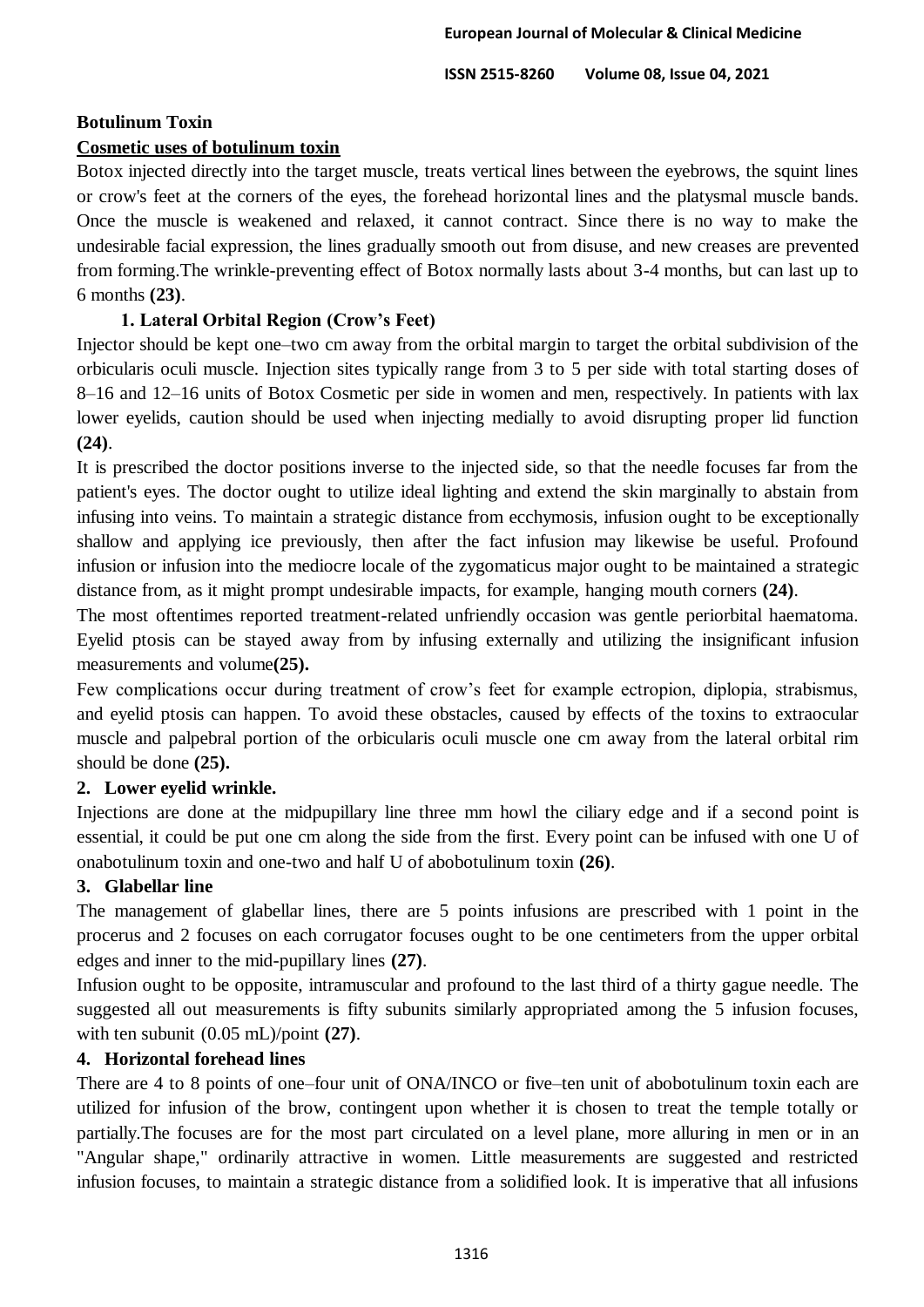are produced using one to two cm over the orbital edge, with a specific end goal to evade eyebrow ptosis, which causes a drained appearance **(26)**.

## **5. Bunny lines and drooping nasal tip**

Botulinum poison- A is utilized as a part of the transversal regions of the nasalis muscles. The infusion point ought to happen on the upper 33% of the nose, on the average part of the sidewall with a specific end goal to stay away from the vein and levator labii superioris alaeque nasi muscle, which may prompt ptosis of the upper lip **(28)**.

Low measurements, for example, two units of onabotulinum toxin or five units of abobotulinum toxin are in every side **(29)**.

## **6. Perioral wrinkles**

In the treatment of perioral wrinkles, four–six infusion focuses are prescribed, Average focuses ought to be one mm far from the philtrum. An aggregate measurement of four–twelve subunits is prescribed, with one to two subunits for each point. The measurements rely on upon the muscle quality, seriousness of the dynamic wrinkles and the level of elastosis. Infusion ought to be opposite to the skin and externally intramuscular, to the principal third of the needle **(24)**.

## **7. Dimpled chin**

## **References**

- **1. Stamu-O'Brien C, Jafferany M, Carniciu S, et al., (2020):** Psychodermatology of acne: Psychological aspects and effects of acne vulgaris. J Cosmet Dermatol. doi: 10.1111.
- **2. Sánchez Viera M., (2015):** Management of acne scars: fulfilling our duty of care for patients. Br J Dermatol; 172 Suppl 1:47-51.
- **3. Mohiuddin AK., (2019):** Acne Protection: Measures and Miseries. Dermatol Clin Res, 5(1): 272- 311.
- **4. Li C., Chen J., Wang W., et al., (2018):** Use of isotretinoin and risk of depression in patients with acne: A systematic review and meta-analysis. BMJ Open 9; 9(1):e021549.
- **5. Alexeyev O.A., Dekio I and Layton A.M., (2018):** Why we continue to use the name Propionibacterium acnes. Br J Dermatol; 179(5):1227-.
- **6. Bergfeld W.F., (2017):** The pathophysiology of acne vulgaris in children and adolescents 1; 74:92-8.
- **7. Jiang H., Li C., (2019):** Common Pathogenesis of Acne Vulgaris and Atherosclerosis. Inflammation. ; 42(1):1-5.
- **8. Hanamatsu H., Ohnishi S., Sakai S., et al., (2014):** Altered levels of serum sphingomyelin and ceramide containing distinct acyl chains in young obese adults. Nutr Diabetes. (10): e141.
- **9. Oge' LK, Broussard A and Marshall MD., (2019):** Acne Vulgaris: Diagnosis and Treatment. Am Fam Physician.; 100(8):475-484.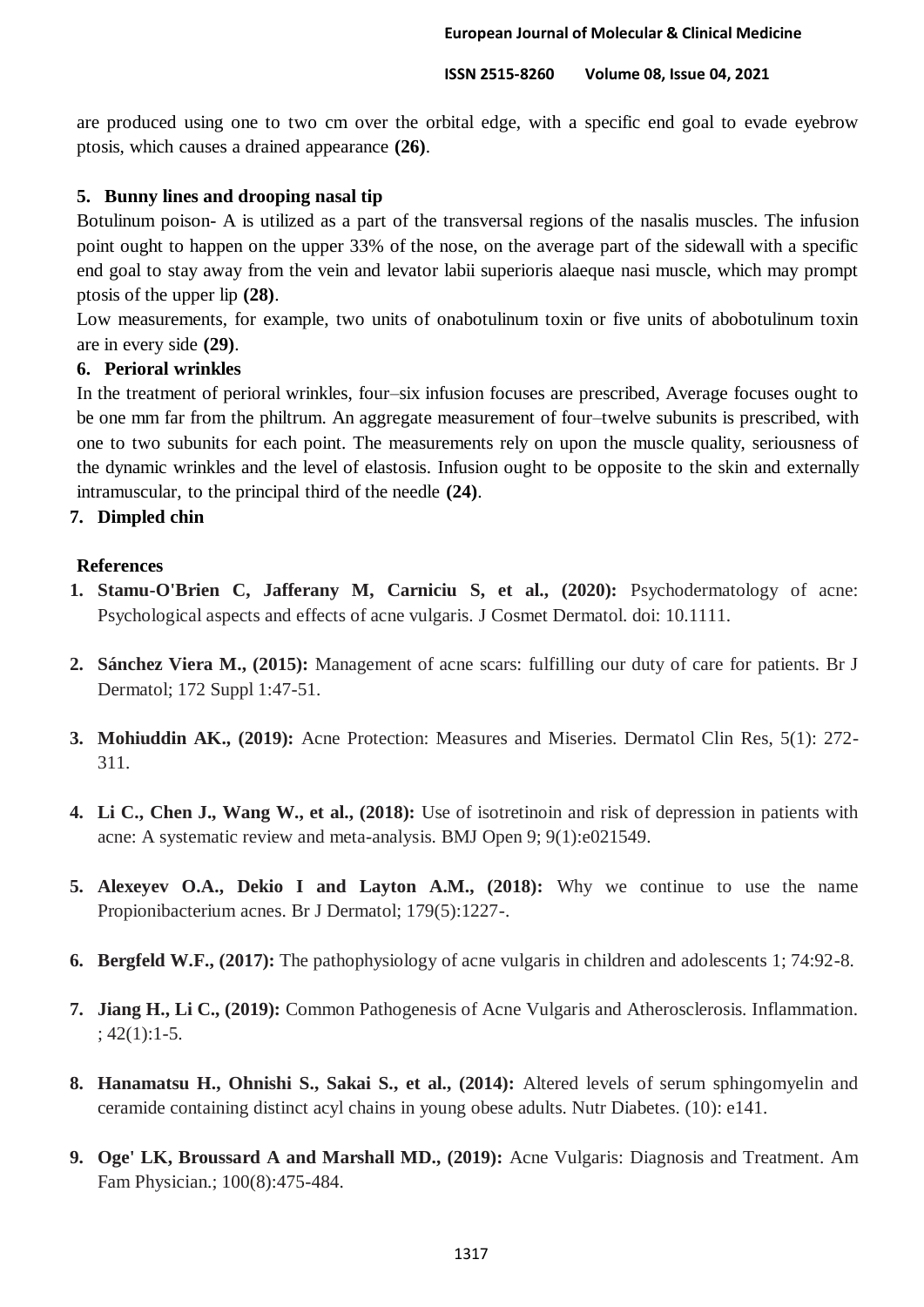- **10. Eichenfield L.F., Del Rosso J.Q, Mancini A.J., et al., (2015):** Evolving perspectives on the etiology and pathogenesis of acne vulgaris. J Drugs Dermatol. 14(3):263-8.
- **11. Slawson, D., (2017):** Chocolate Consumption May Make Acne Vulgaris Worse. Am Fam Physician. 95(2), 122-123.
- **12. Zhang H., Liao W., Chao W., et al., (2008):** Risk factors for sebaceous gland diseases and their relationship to gastrointestinal dysfunction in Han's adolescents. The Journal of dermatology; 35(9):555-61.
- **13. Lee K.E., Youm J.K., Lee W.J., et al., (2017):** Polyphenol-rich apple extract inhibits dexamethasone-induced sebaceous lipids production by regulating SREBP 1 expression. Exp Dermatol.; 26(10):958-60.
- **14. Titus S and Hodge J., (2012):** Diagnosis and treatment of acne. Am Fam Physician.86 (8):734-40.
- **15. Amar L. and Kircik L.H., (2018):** Treatment of Moderate Acne Vulgaris in Fitzpatrick Skin Type V or VI: Efficacy and Tolerability of Fixed Combination Clindamycin Phosphate 1.2%/Benzoyl Peroxide 3.75% Gel. J Drugs Dermatol. (10):1107-12.
- **16. Kolli S.S., Pecone D., Pona A., et al., (2019):** Topical retinoids in acne vulgaris: A systematic review. Am J Clin Dermatol. (3):345-365.
- **17. Chandrashekhar B.S., Anitha M., Ruparelia M., et al., (2015):** Tretinoin nanogel 0.025% versus conventional gel 0.025% in patients with acne Vulgaris: A randomized, active controlled, multi centre, parallel group, phase IV clinical trial. J Clin Diagn Res. (1): WC04-9. doi: 10.7860.
- **18. Keaney T.C., Tanzi E and Alster T., (2016):** Comparison of 532 nm potassium titanyl phosphate laser and 595 nm pulsed dye laser in the treatment of erythematous surgical scars: A randomized, controlled, open-label study. Dermatol Surg 42: 70-76\.
- **19. Layton A. M., Henderson C. A. and Cunliffe, W. J. (1994):** A clinical evaluation of acne scarring and its incidence. Clin. Exp. Dermatol. 19, 303–308.
- **20. Zouboulis, C. C., Zouridaki, E., Rosenberger, et al., (2002):** A. Current developments and uses of cryosurgery in the treatment of keloids and hypertrophic scars. Wound Repair Regen. 10, 98–102.
- **21. Thiboutot D., Gollnick H., Bettoli V., et al., (2009):** New insights into the management of acne: an update from the Global Alliance to Improve Outcomes in Acne group. Journal of the American Academy of Dermatology. 1; 60(5): S1-50.
- **22. Fox L., Csongradi C., Aucamp M., et al., (2016):** Treatment modalities for acne. Molecules 13:218.